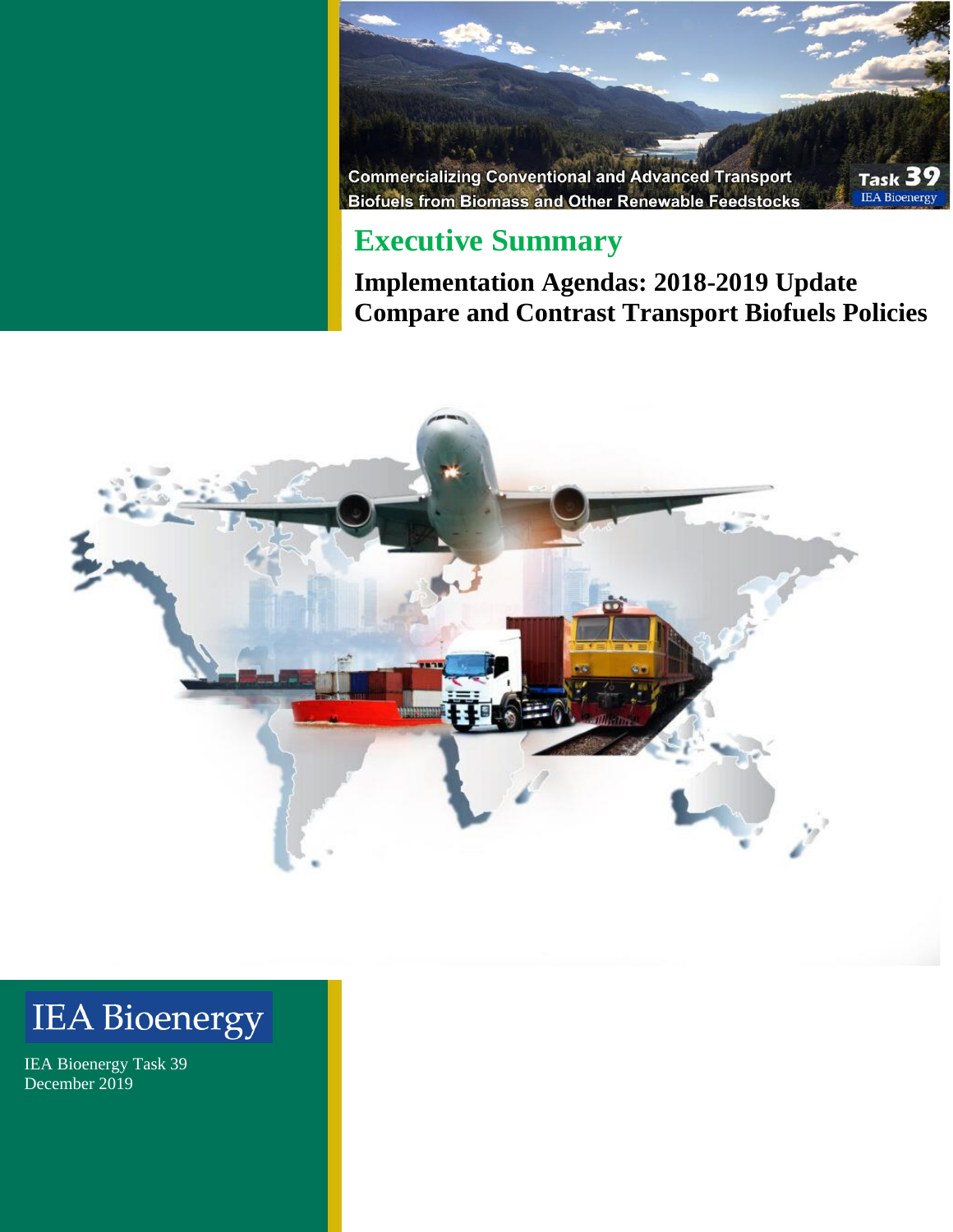

## **Executive Summary**

## **Implementation Agendas: 2018-2019 Update Compare and Contrast Transport Biofuels Policies**

Mahmood Ebadian University of British Columbia, Canada

James D. McMillan National Renewable Energy Laboratory, USA

Jack (John) N. Saddler University of British Columbia, Canada

Susan van Dyk University of British Columbia, Canada

Copyright © 2019 IEA Bioenergy. All rights reserved.

**Published by IEA Bioenergy** 



ii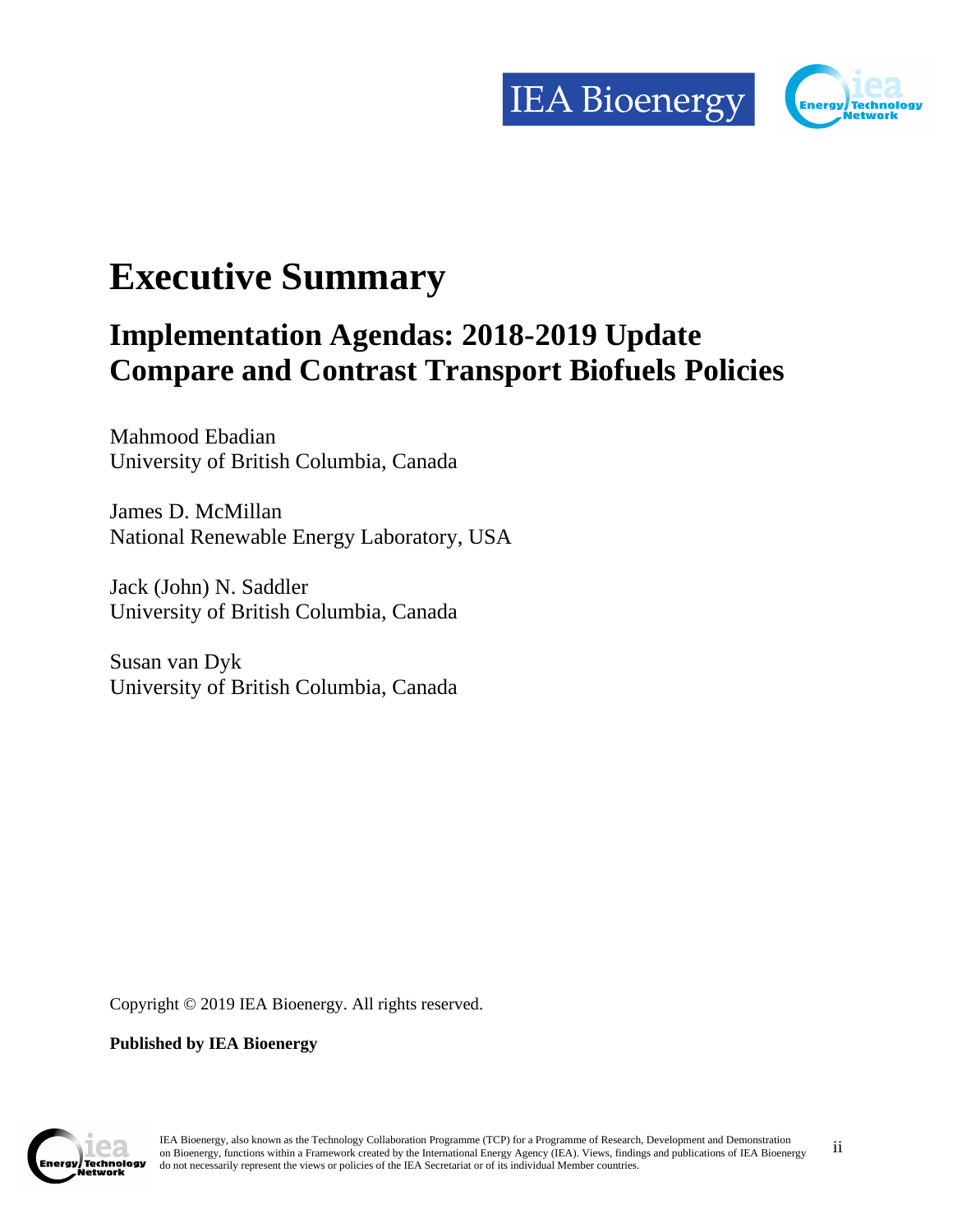#### **Contributors**

The Task's periodically issued Implementation Agendas report has been updated to summarise current policies being used within Task 39 member countries to encourage the production and use of biofuels. This report also describes the market penetration of biofuels in Task 39 member countries as well as China and India which are two of the world's major countries also aspiring to increase their production and use of biofuels. The policy environment has changed substantially since the last report update in 2014, and the report's format has been revised to try to better compare and contrast the relative success of the various policies being used to promote biofuels development and use around the world. A questionnaire was sent to Task 39 representatives (and ExCo members) in 2017, and collected responses were compiled and used to update the country specific chapters of this report. A copy of this questionnaire is provided in Appendix I. The Task 39 country representative contributors to this report are listed below by their country and institutional affiliations.

| <b>Country</b>  | <b>Country Representative</b>         | <b>Institution</b>                                |
|-----------------|---------------------------------------|---------------------------------------------------|
| Australia       | <b>Steve Rogers</b>                   | Licella                                           |
| Austria         | Dina Bacovsky                         | BIOENERGY 2020+ GmbH                              |
| <b>Brazil</b>   | Glaucia Mendes Souza                  | University of São Paulo and FAPESP                |
|                 |                                       | <b>Bioenergy Program BIOEN</b>                    |
| Canada          | Alex MacLeod <sup>1</sup>             | <sup>1</sup> Natural Resources Canada;            |
|                 | Jack Saddler <sup>2</sup> , Mahmood   | <sup>2</sup> University of British Columbia       |
|                 | Ebadian <sup>2</sup>                  |                                                   |
| Denmark         | Claus Felby                           | University of Copenhagen                          |
| European        | Adrian O'Connell                      | Joint Research Centre, European                   |
| Commission      | Laura Lonza                           | Commission                                        |
| Germany         | Franziska Mueller-Langer <sup>3</sup> | <sup>3</sup> Deutsches                            |
|                 | Nicolaus Dahmen <sup>4</sup>          | Biomasseforschungszentrum; <sup>4</sup> Karlsruhe |
|                 |                                       | Institute of Technology                           |
| Japan           | Shiro Saka <sup>5</sup>               | <sup>5</sup> Kyoto University                     |
|                 | Satoshi Aramaki <sup>6</sup>          | <sup>6</sup> New Energy and Industrial Technology |
|                 |                                       | <b>Development Organization</b>                   |
| The Netherlands | Timo Gerlagh                          | Netherlands Enterprise Agency                     |
| New Zealand     | Ian Suckling                          | Scion                                             |
| South Africa    | Emile van Zyl                         | University of Stellenbosch                        |
| South Korea     | $\overline{\text{Jin Suk Lee}^7}$     | <sup>7</sup> Korea Institute of Energy Research;  |
|                 | Kyu Young Kang <sup>8</sup>           | <sup>8</sup> Dongguk University                   |
| Sweden          | Tomas Ekbom <sup>9</sup>              | <sup>9</sup> Swedish Bioenergy Association;       |
|                 | Leif Jonsson $10$                     | <sup>10</sup> Umea University                     |
| <b>USA</b>      | Jim McMillan                          | National Renewable Energy Laboratory              |
| China           | Mahmood Ebadian                       | University of British Columbia                    |
| India           | Mahmood Ebadian                       | University of British Columbia                    |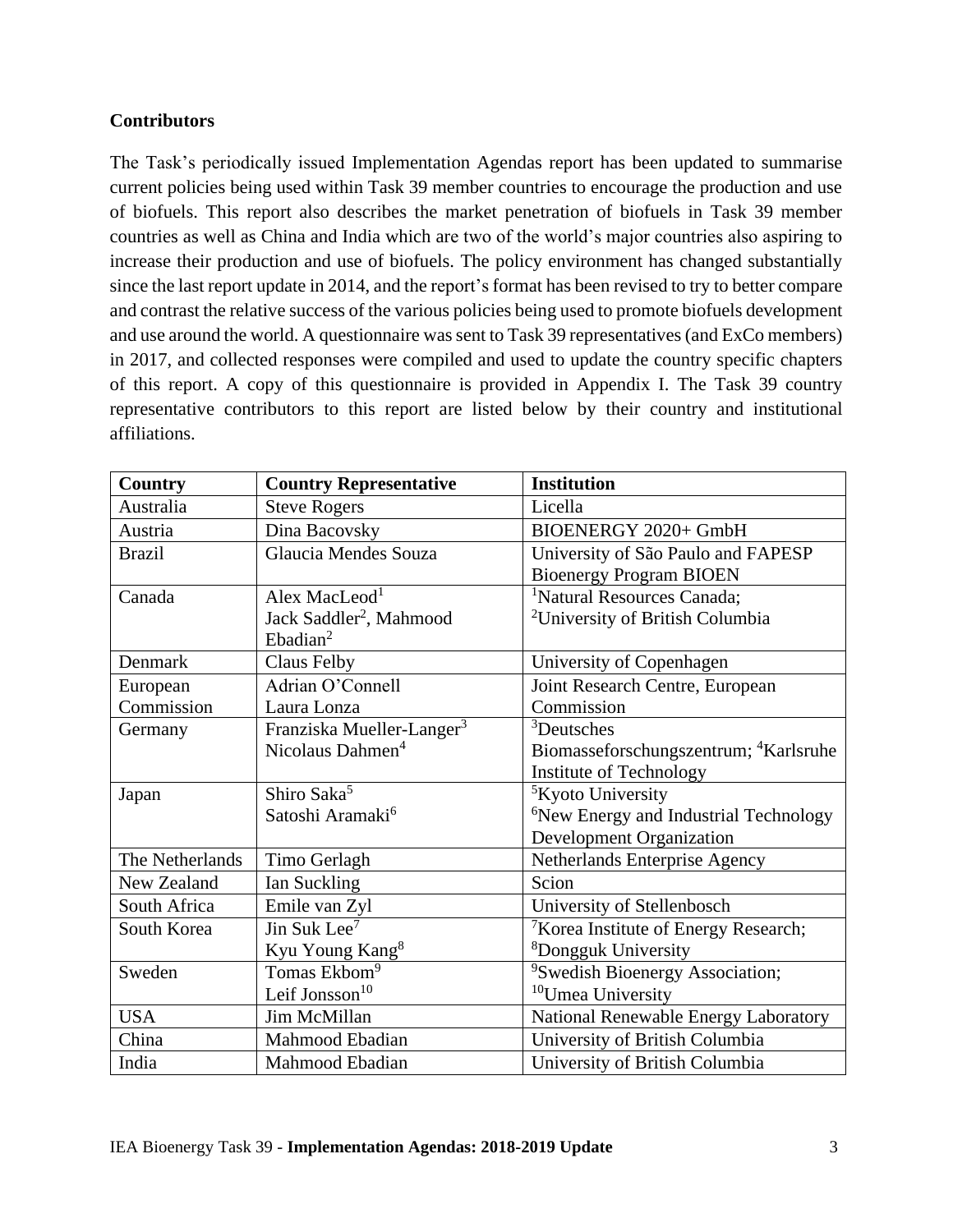### **Executive Summary**

#### **Global production and use of transport biofuels**

Global biofuels production has continued to increase over the last decade, from over 37 million tonnes oil equivalent (Mtoe) in 2007 ( $\sim$  64 billion liters) to over 84 Mtoe in 2017 ( $\sim$  145 billion liters). It increased 3.5% from 2016 to 2017, which is well below its annual growth rate of 11.4% over the past decade however the most growth in three years. The highest growth was observed in the Asia Pacific region, which realized an annual growth rate of 20.1% over the period 2006-2016 and a 6% increase from 2016 to 2017. The Americas and Europe still continue to have the highest shares of biofuels production. In 2017, North America, South and Central America and Europe had world shares of 45.5%, 26.9% and 16.8%, respectively.

The main biofuels being produced are ethanol, biodiesel (fatty acid methyl ester or FAME), and renewable diesel fuels produced by hydrogenating (hydrotreating) animal and vegetable oils and fats (also known as hydrotreated vegetable oil (HVO) or hydrotreated esters and fatty acids (HEFA) fuels), as well as a growing amount of biomethane in some countries such as the United States (US), Sweden, and Germany. In energy terms, in 2017, an estimated 65% of biofuel production was ethanol, 29% was FAME biodiesel and 6% was HVO/HEFA fuels; while growing rapidly as a transport fuel, biomethane contributed less than 1% of total biofuel use.

Global biofuels production is forecast to grow at a modest annual growth rate of 3% over the next five years, with most growth expected to come from Latin America and non-OECD countries in Asia<sup>1</sup>. In Brazil, the drivers for biofuel demand remain strong and it is anticipated that the new RenovaBio policy will accelerate new investment to increase biofuel production capacity. China intends to roll out 10% ethanol blends in gasoline nationwide, which will require a six-fold increase in national output, and this is simulating new investment in ethanol production capacity. The growth prospects for conventional biofuel production in Europe and North America are more limited. The recent announcement in the European Union (EU) of a specific target for advanced biofuels and biogas of at least 0.2% in 2022, 1% in 2025 and at least 3.5% in 2030, however, is stimulating interest from large oil companies as they develop their strategies to achieve these targets. The cellulosic and advanced biofuels targets under the Renewable Fuel Standard (RFS) program in the US also continues to stimulate interest in establishing and increasing advanced biofuel production in North America.

Although conventional biofuels (i.e., sugar/starch-based ethanol and FAME biodiesel) comprised more than 93% of global biofuels market share in 2017, worldwide efforts continued to demonstrate production and use of drop-in and other advanced biofuels. This is largely in response to the growth in policies requiring or promoting biofuels that demonstrate improved sustainability attributes, especially lower life cycle net carbon emissions (lower carbon intensity) and less potential to exacerbate undesirable land use change; for example, fuels produced from agricultural, forestry, industrial or municipal wastes and residues. In 2017, the growth of advanced biofuels was led by HVO/HEFA fuels, followed by ethanol from cellulosic materials such as corn fibre, and by fuels from thermochemical gasification- or pyrolysis-based processes. Demand for HVO/HEFA biofuels is expected to continue to grow because of their "drop-in" properties and low carbon intensities,

<sup>&</sup>lt;sup>1</sup> This region groups together all Asian countries apart from China, India, Japan and South Korea. The region ranges from Afghanistan through Mongolia, to Southeast Asia and the islands of the Pacific.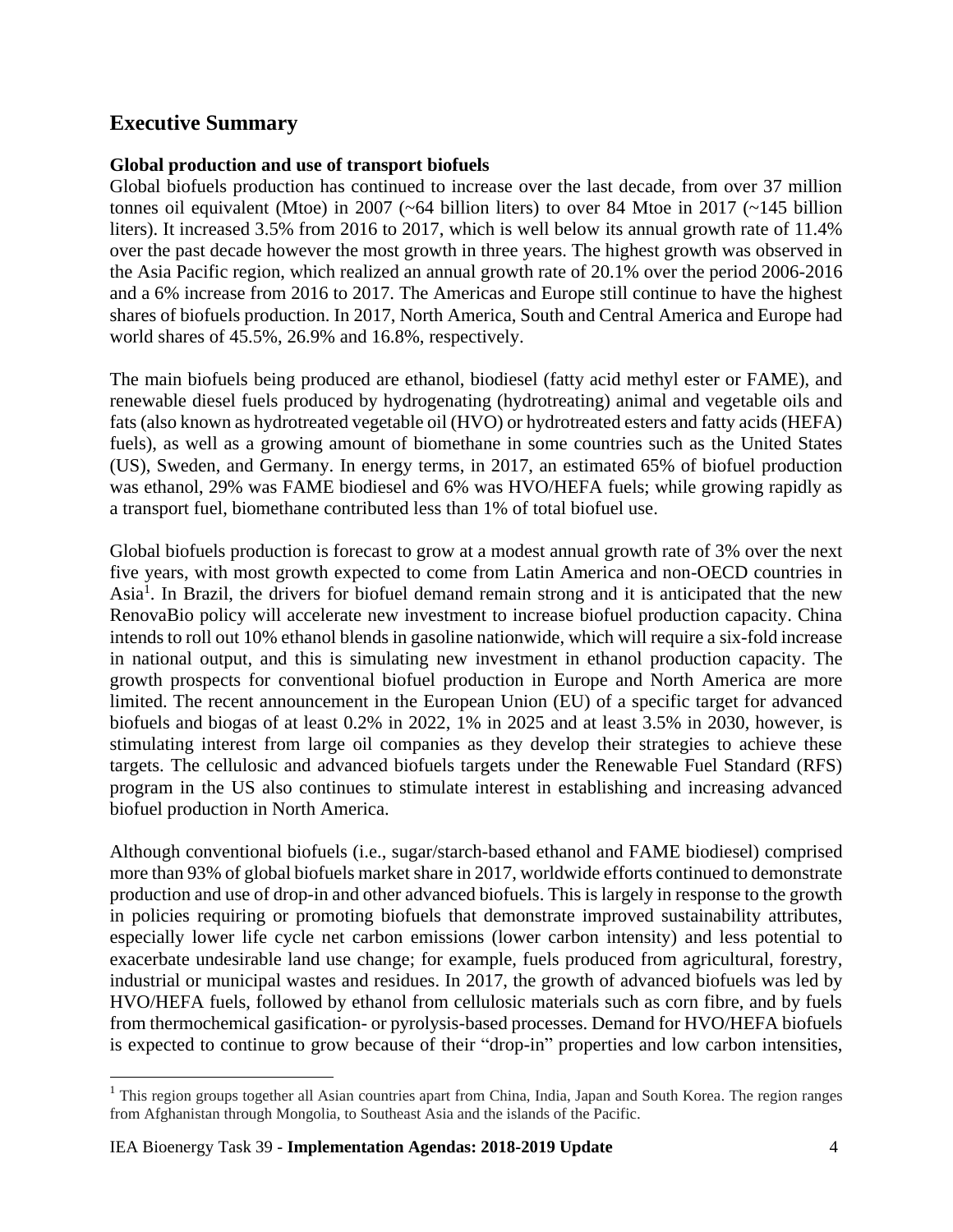especially when produced from waste and residue oleochemical feedstocks such as tallow and used cooking oil, which account for an increasing share of HVO/HEFA feedstocks. These fuels are now primarily produced in Europe, Singapore and the US, and production is expected to continue to grow as new facilities come on line and new investments are made to increase existing plant capacities.

Production of advanced biofuels from cellulosic feedstocks, including cellulosic ethanol, has so far only been demonstrated at relatively small scales globally due to slower than forecast progress in scale up and commercial deployment. Most cellulosic ethanol is now being produced in the US and EU. In 2017, total production in the US was 38 million liters, mainly from corn kernel fibre and corn stover. A number of pilot, demonstration and pre-commercial advanced biofuels plants in other countries such as Canada, Brazil, Austria, China, India and Italy are also producing or have produced advanced biofuels from lignocellulosic biomass feedstocks ranging from agricultural and forest residues and the cellulosic portion of municipal waste streams, however large volume commercial production remains to be proven. Policy interest in advanced biofuels remains strong. The Biofuture Platform, a 20-member country collaboration initiated by Brazil, has advocated an increase in low-carbon biofuel consumption. India aims to deliver twelve advanced biofuel plants, several of which are in development, and China intends to vigorously develop cellulosic ethanol. EU policy support for advanced biofuels after 2020 is also expected to strengthen, building on an increasing number of quota policies announced by member states.

#### **Global biofuels trade**

In recent years, the international trade of biofuels has increased to meet the global demand for renewable fuels. Ethanol and biodiesel constitute much of this trade because they are the most established and largest volume biofuels, but there is potential for more trade of drop-in biofuels such as HVO/HEFA fuels. Ethanol has been traded for decades and has developed into a largevolume global market. In contrast, biodiesel trade is less established and has been encouraged by policies and incentives that promote biofuels, particularly in the EU. The current major participants in liquid biofuels trade are the US, the EU, Brazil, and Argentina. The volume and direction of biofuel trade depends on many factors, including policies, tariffs, crop yields, feedstock availability and biofuels supply and demand within individual countries. Some of the most significant policies influencing where biofuels are imported and produced are the EU's Renewable Energy Directive (RED and REDII), the US's Renewable Fuels Standard (RFS) and California's Low Carbon Fuel Standard (LCFS). International import/export tariffs also play an important role.

#### **Transport biofuels policies**

Policies and fossil fuel prices are the main factors driving the rate of biofuels growth in specific countries and world regions. Many forms of policy instruments are being used, including blending mandates, fuel and carbon taxes and renewable or low carbon fuel standards, as well as a variety of fiscal incentives and public financing mechanisms. Table 1 summarizes the types of biofuel policies being implemented to propel further biofuel production and use in IEA Bioenergy Task 39 member countries as well as in China and India.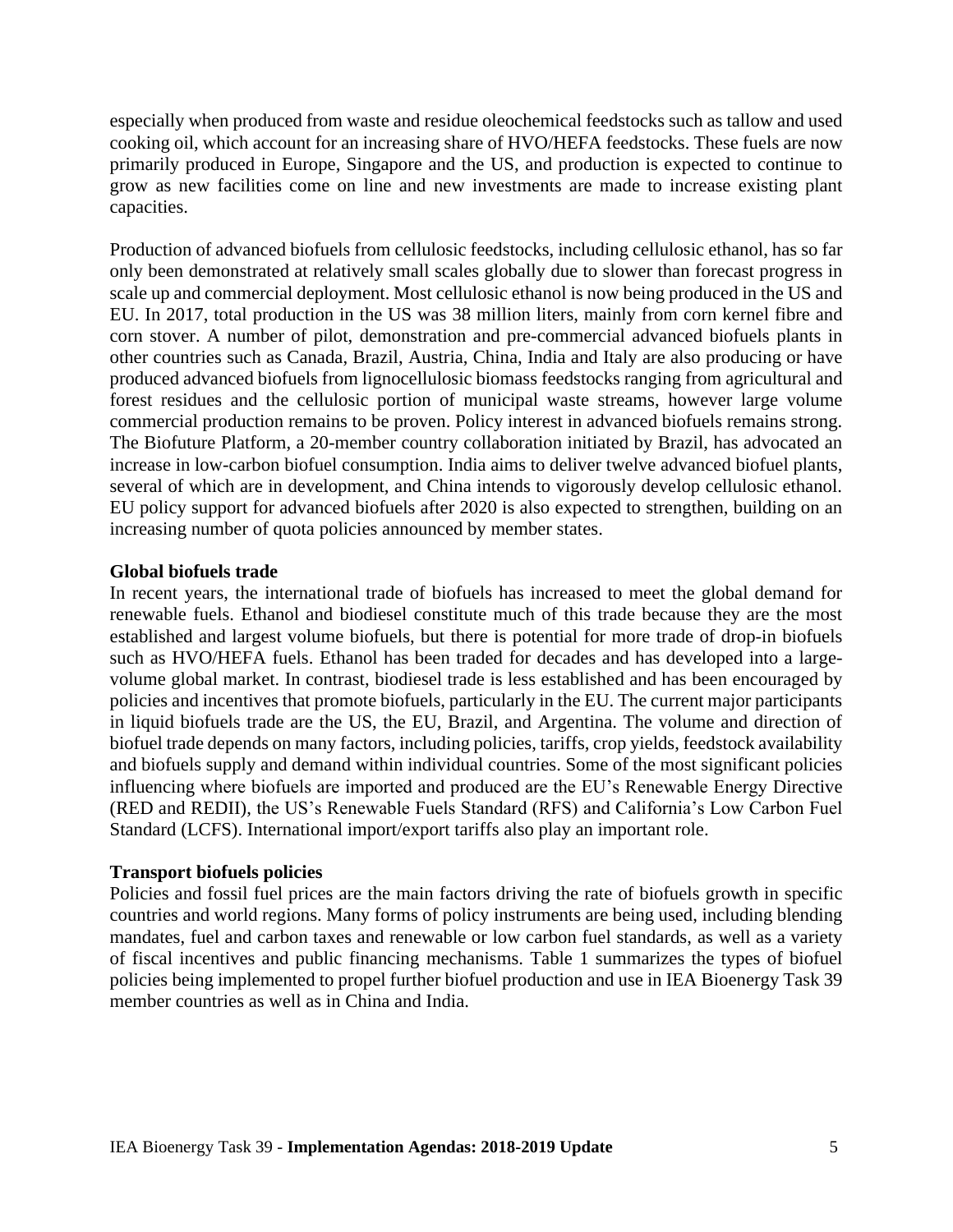| Country       | <b>Biofuels mandates</b>                                                                                   | Fuel excise tax reduction/exemption                                                       | <b>Other policy</b>                         |
|---------------|------------------------------------------------------------------------------------------------------------|-------------------------------------------------------------------------------------------|---------------------------------------------|
|               |                                                                                                            |                                                                                           | mechanisms                                  |
| Australia     | - No national renewable fuels target<br>- New South Wales: 5% biodiesel and 6% ethanol                     | - Producer grant scheme (fuel excise reduction)                                           |                                             |
|               | (volume)                                                                                                   |                                                                                           |                                             |
|               | - Queensland: 0.5% biodiesel and 4% ethanol (volume)                                                       |                                                                                           |                                             |
| Austria       | - 6.3% biodiesel, 3.4% ethanol and 5.75% biofuels                                                          | - Tax concessions for fuels with a biofuel share of at least                              |                                             |
|               | (energy content)                                                                                           | 4.4%                                                                                      |                                             |
|               | - 0.2% advanced biofuels target by 2022 (energy                                                            | - Pure biofuels exempted from mineral oil tax                                             |                                             |
|               | content)                                                                                                   |                                                                                           |                                             |
| <b>Brazil</b> | - 27% ethanol and 10% biodiesel (volume)                                                                   | - There are tax incentives for biofuel producers, blenders and                            |                                             |
|               | - 100% hydrous ethanol is also marketed in all gas                                                         | users including tax incentives for ethanol-flex fuel vehicles,                            |                                             |
|               | stations in Brazil.                                                                                        | tax incentives for ethanol fuel and federal tax exemptions                                |                                             |
|               |                                                                                                            | and incentives for biodiesel production                                                   |                                             |
| Canada        | - Federal use mandates: 5% ethanol and 2% biodiesel                                                        |                                                                                           | - British Columbia's                        |
|               | (volume)<br>- Five provinces of British Columbia, Alberta,                                                 |                                                                                           | Carbon Tax and Low<br>Carbon Fuel Standard  |
|               | Saskatchewan, Manitoba and Ontario established a                                                           |                                                                                           | - Ontario's auction for                     |
|               | blending requirement of 5% to 8.5% for ethanol and                                                         |                                                                                           | carbon allowances                           |
|               | 2% to 4% for biodiesel (volume)                                                                            |                                                                                           | - Alberta's carbon levy                     |
| Denmark       | - 5.75% biofuels (both ethanol and biodiesel) (volume)                                                     | $-CO2$ excise exemptions for biofuels                                                     |                                             |
|               | - 0.9% for advanced biofuels by 2020                                                                       |                                                                                           |                                             |
| European      | - Cap on food and feed crops of max 1% above 2020                                                          | $\overline{a}$                                                                            |                                             |
| Union (EU)    | consumption with a maximum of 7% (energy content)                                                          |                                                                                           |                                             |
|               | - Sub-target for advanced biofuels of 0.2% for 2023,                                                       |                                                                                           |                                             |
|               | 1.0% for 2025 and 3.5 for 2030 (energy content)                                                            |                                                                                           |                                             |
|               | - Use of high iLUC crops should gradually decrease to                                                      |                                                                                           |                                             |
|               | 0% in 2030 unless they are certified to be low-iLUC<br>GHG reduction of 3.5%/4%/6% in the fuel mix for the |                                                                                           |                                             |
| Germany       | entire fuel sector from 2015/2017/2020 onwards                                                             | There is no tax relief for FAME biodiesel, HVO/HEFA fuels,<br>vegetable oils and ethanol: | - A carbon tax is<br>indirectly applied via |
|               |                                                                                                            | - FAME biodiesel, HVO/HEFA fuels and vegetable oils have                                  | $CO2$ tax for passenger                     |
|               |                                                                                                            | the same fuel tax as diesel fuel ( $\epsilon$ 0.4104/liter)                               | cars                                        |
|               |                                                                                                            | - Ethanol has the same fuel tax as gasoline fuel ( $\epsilon$ 0.6545/liter)               |                                             |
|               |                                                                                                            | - The fuel tax for CNG and biomethane is $\epsilon$ 0.0139/kWh until                      |                                             |
|               |                                                                                                            | 2023                                                                                      |                                             |
| Japan         | - 500 million liter ethanol mandate (volume)                                                               | - No diesel oil delivery tax for B100                                                     |                                             |
|               | - Introducing 10 million liters (crude oil equivalent) of                                                  | - A special tax incentive for the consumption of ethanol                                  |                                             |
|               | second generation biofuels (volume)                                                                        | - Import of bio-ETBE encouraged through a zero tariff                                     |                                             |

Table 1. Policies for production and use of biofuels in Task 39 member countries plus China and India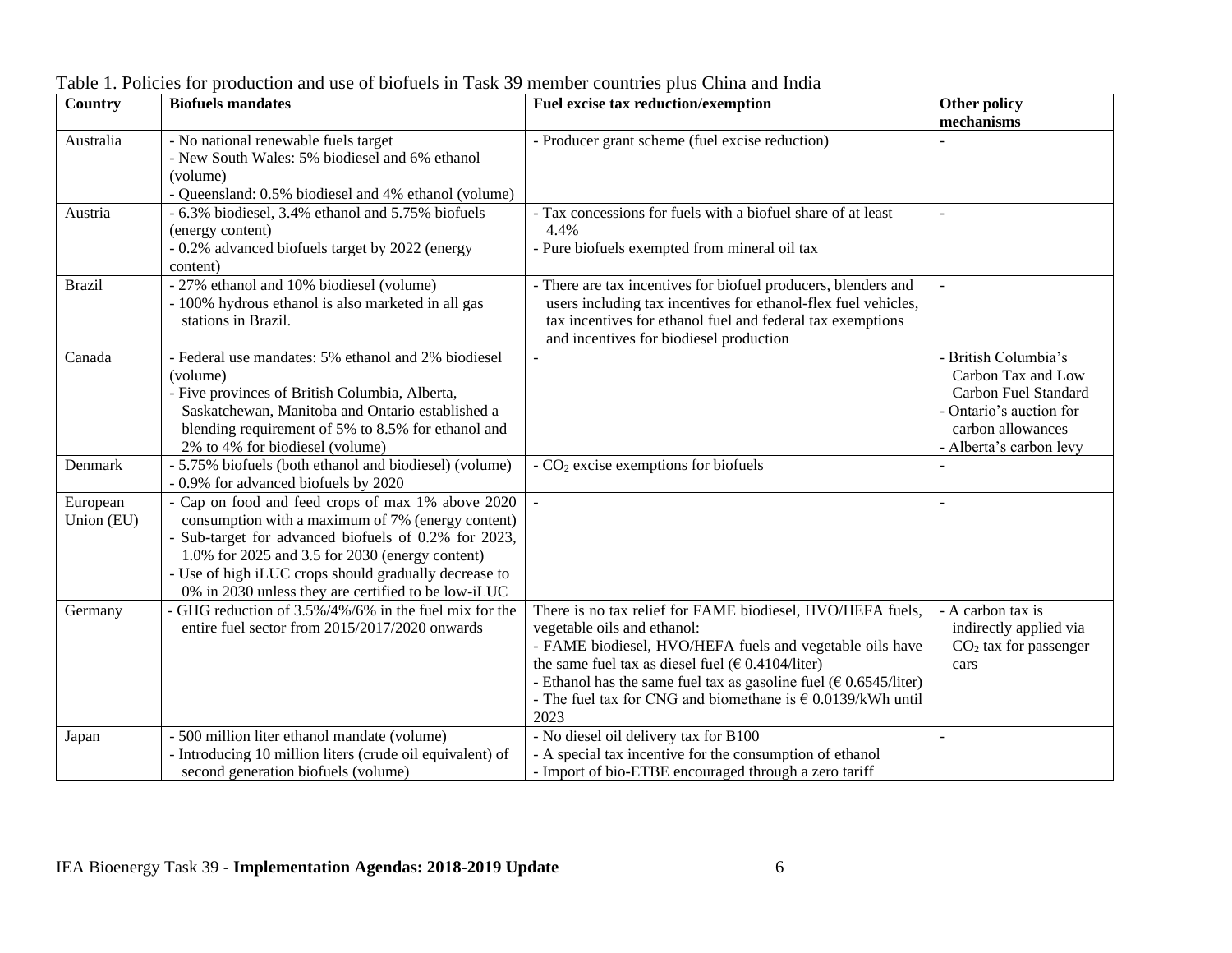| <b>Country</b>            | <b>Biofuels mandates</b>                                                                                                                                                                                                                                                                                                                            | <b>Fuel excise reduction/exemption</b>                                                                                                    | Other policy mechanisms                                                                                                                                                                                                                                                                                                                       |
|---------------------------|-----------------------------------------------------------------------------------------------------------------------------------------------------------------------------------------------------------------------------------------------------------------------------------------------------------------------------------------------------|-------------------------------------------------------------------------------------------------------------------------------------------|-----------------------------------------------------------------------------------------------------------------------------------------------------------------------------------------------------------------------------------------------------------------------------------------------------------------------------------------------|
| Netherlands               | - 16.4% biofuels (both ethanol and biodiesel, double<br>counting advanced biofuels) (energy content)<br>- 1.0% for advanced biofuels in 2020                                                                                                                                                                                                        |                                                                                                                                           |                                                                                                                                                                                                                                                                                                                                               |
| New Zealand               | - No mandate on biofuel use or any biofuel volume<br>obligations                                                                                                                                                                                                                                                                                    | - Fuel excise exemption for ethanol (including<br>imported ethanol)<br>- No excise exemption for biodiesel                                | - Emissions trading scheme                                                                                                                                                                                                                                                                                                                    |
| South Africa              | - No mandate on biofuel use or any biofuel volume<br>obligations                                                                                                                                                                                                                                                                                    | - Fuel excise exemption for ethanol<br>- Biodiesel manufacturers receive a rebate of<br>50% on the general fuel levy                      | $\overline{a}$                                                                                                                                                                                                                                                                                                                                |
| South Korea               | - 2.5% mandate for biodiesel (volume)                                                                                                                                                                                                                                                                                                               |                                                                                                                                           | $\sim$                                                                                                                                                                                                                                                                                                                                        |
| Sweden                    | - GHG emissions reduction of 2.6% for gasoline and<br>19.3% for diesel                                                                                                                                                                                                                                                                              | - The tax exemption has varied from full to<br>reduced tax exemption but from January<br>2018 all biofuels are fully exempted from<br>tax | $\overline{a}$                                                                                                                                                                                                                                                                                                                                |
| The United<br>States (US) | - Volume targets for biofuels including conventional<br>corn-based ethanol and advanced, cellulosic and<br>diesel biofuels                                                                                                                                                                                                                          |                                                                                                                                           | - California's Low-Carbon Fuel Standard<br>(LCFS)<br>- Biodiesel producer's credit                                                                                                                                                                                                                                                            |
| China                     | - No official national mandate for ethanol and biodiesel<br>use in the transportation sector<br>- 11 provinces and cities (known as pilot provinces and<br>cities) selected as fuel ethanol pilot zones for<br>mandatory E10 blending (volume)<br>- Small trial program using 2% and 5% biodiesel<br>blends carried out in a few provinces (volume) | - An excise tax exemption for waste oil-based<br>biodiesel production<br>- No excise tax exemption for ethanol                            | - Fuel ethanol subsidies: halted since<br>2016 for conventional grain ethanol<br>$(1 G)$ ; subsidies for 1.5 generation<br>ethanol (from cassava or sweet<br>sorghum) since 2013-2017 but phased<br>out in 2018; cellulosic ethanol<br>production subsidy of \$0.07 per liter<br>$(600$ RMB per ton)<br>- Import tariffs on US-origin ethanol |
| India                     | - No official national mandate for ethanol and biodiesel<br>use in the transportation sector<br>- The 20% and 5% blending targets are proposed<br>(volume)                                                                                                                                                                                          | - No excise tax exemption/reductions for<br>ethanol and biodiesel                                                                         | - Deregulated diesel prices<br>- Allow 100% foreign direct investment<br>in biofuel technologies<br>- Over \$30 million USD investment in<br>biofuel R&D and second generation<br>ethanol technology<br>- Biofuel imports are banned but the<br>import of feedstock for production of<br>biodiesel is permitted to the extent<br>necessary    |

Table 1. Policies for production and use of biofuels in Task 39 member countries plus China and India (continued)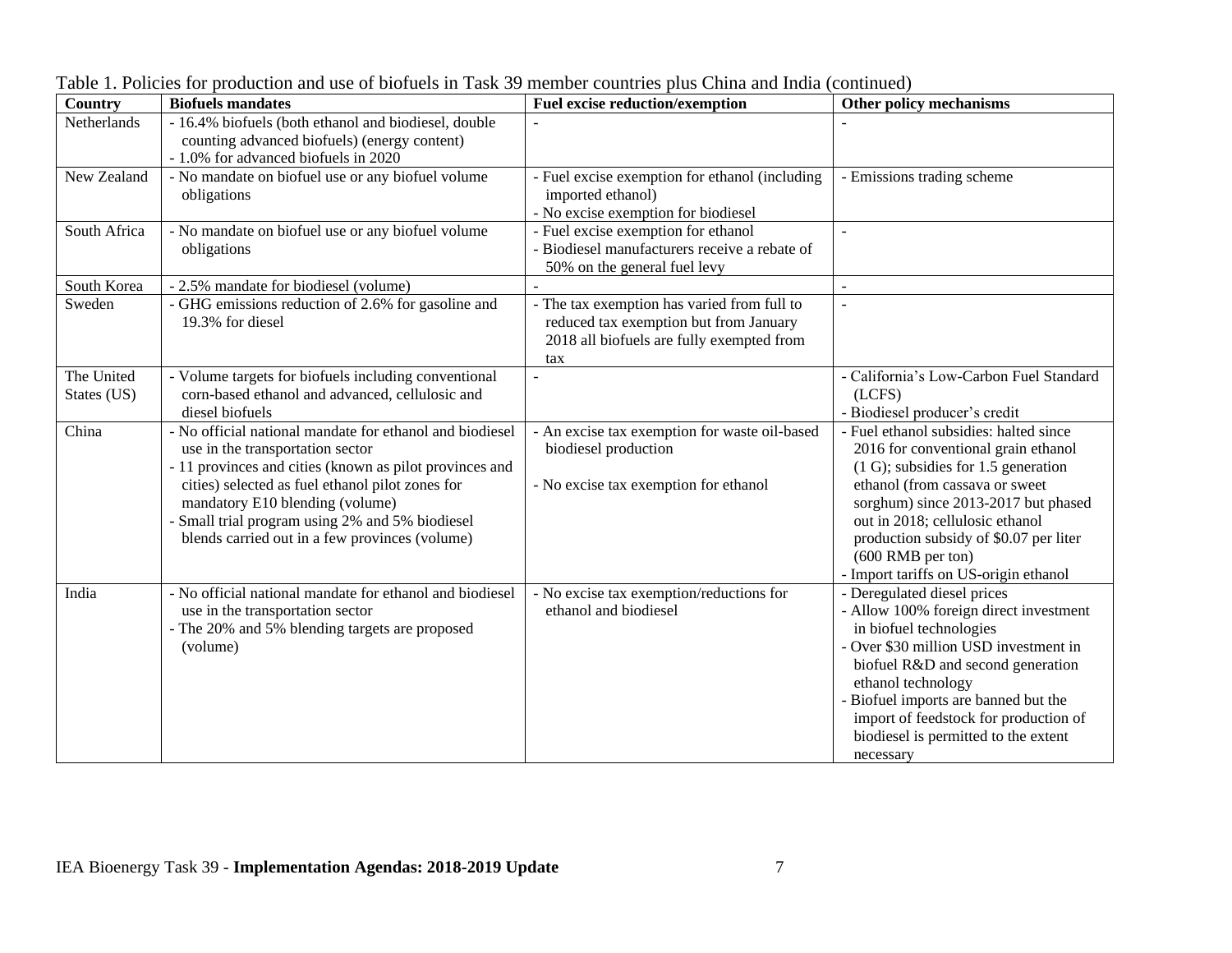As Table 1 illustrates, blending mandates remain the most widely adopted mechanism for increasing production and use of renewable fuels in the road transport sector. Mandates of various forms are prevalent in all geographic regions and for countries spanning different levels of economic development. Worldwide, 64 countries currently have biofuels mandates and targets. The bulk of mandates continue to come from the EU's 27 member states, where the recently revised Renewable Energy Directive (REDII) specifies a 10% renewable content by 2020. Fourteen countries in the Americas (North, Central and South America) have mandates or targets in place or under consideration, 12 in the Asia-Pacific region, 11 in Africa and the Indian Ocean region, and 2 in non-EU countries in Europe.

As in past years, in 2017 national and sub-national governments continued to require specific shares of FAME biodiesel or ethanol to be blended into transport fuels. As shown in Table 1, all Task 39 member countries except South Africa and New Zealand have biofuels mandates in place. In addition to blending mandates for conventional biofuels, the US and some EU member states, including Austria, Denmark, Netherlands and Italy, also have developed or are developing blending mandates for advanced biofuels, which are becoming mandatory as of 2021 across the EU based on the new provisions of the RED II. In China, while there are not yet official national mandates for ethanol or biodiesel use in the transport sector, 11 provinces and cities (known as pilot provinces and cities) have been selected as pilot zones for mandatory fuel ethanol (E10) blending. Similarly, small trial programs to use 2% and 5% biodiesel blends have been carried out in a few provinces. Similar to China, India does not yet have official national mandates for ethanol or biodiesel, however blending targets for biodiesel and sugar/starch ethanol of 5% and 20%, respectively, are being considered. Implementation of national biofuels mandates are anticipated in both China and India in the near future. The United Kingdom (UK) has recently implemented its Renewable Transport Fuel Obligations Order (RTFO II) and created a specific target for certain types of advanced biofuels including aviation and high blends.

Biofuel blending mandates have proven to be effective for establishing biofuels markets and shielding biofuels from low oil prices. However, mandates alone have not proven as successful for expanding or maintaining strong biofuels markets without proper enforcement and accompanying measures. An example is the collapse of biodiesel production in Australia's state of New South Wales, where biofuels mandates in place since 2007 have been ineffective. The mandates are not also helpful in increasing the markets beyond the mandated levels, for example the blend wall issue in the US.

The main reasons biofuels mandates have not worked well in some jurisdictions are varied and include lack of secure supply of feedstock, high costs for feedstocks due to competing uses, low crude oil prices, shortage of infrastructure such as fuel pumps to sell biofuels, food security concerns and sustainability issues such as the potential to exacerbate detrimental impacts of indirect land use change (ILUC). While biofuel mandates have helped to reduce transport sector greenhouse gas (GHG) emissions, they have not always been successful in meeting GHG reduction targets since biofuel obligations are either based on biofuels' volume or energy content rather than decarbonisation potential. In other words, biofuel mandates alone often have not provided sufficiently strong incentives to spur producers to continue to innovate to reduce the carbon intensity of their biofuels.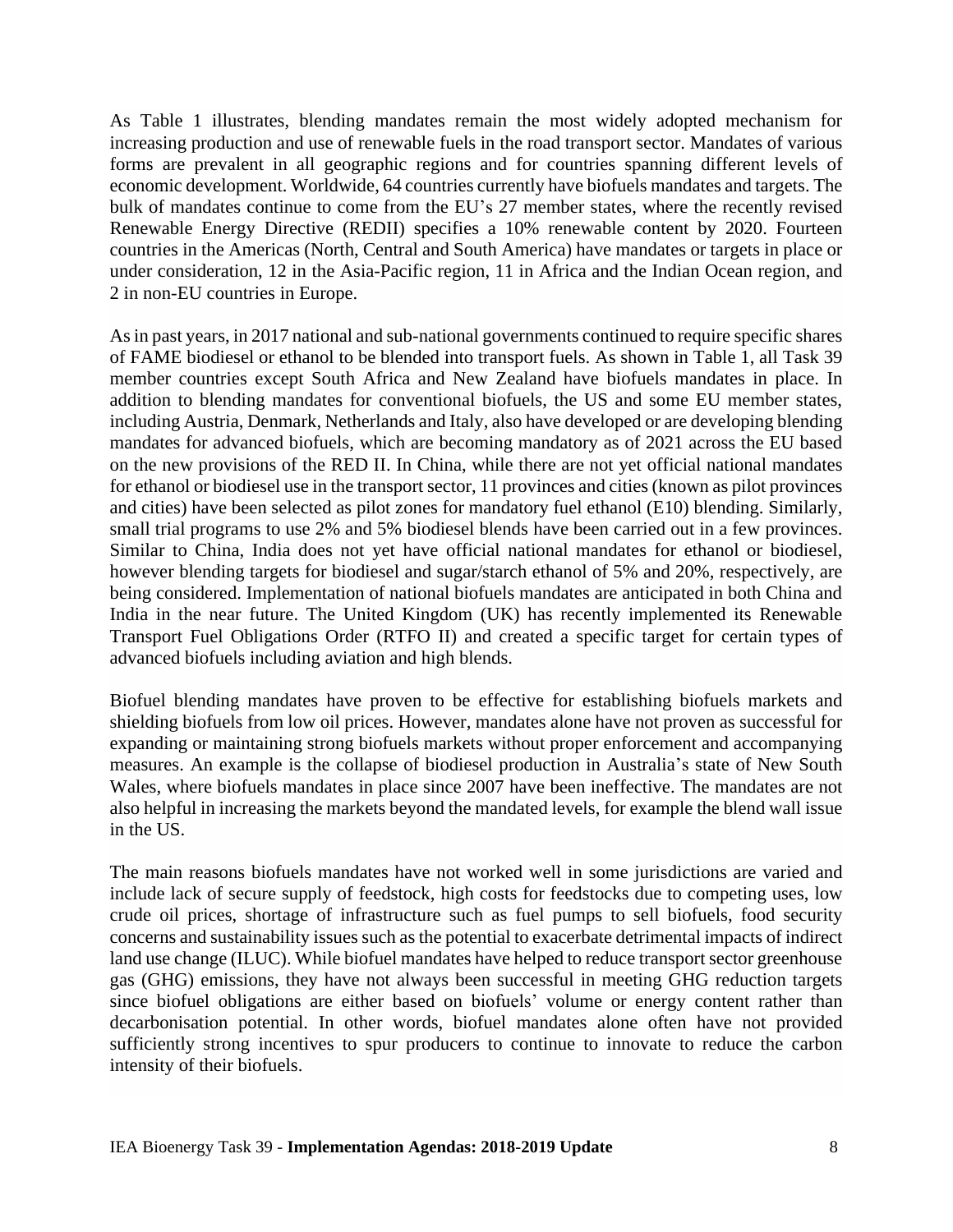Fuel excise tax reduction/exemption-based policies and import/export tariffs have been used mainly to make the production and use of biofuels economical at early stages of market development. As biofuels production becomes more cost competitive, e.g., as production costs decrease or the price of petroleum rises, fuel excise reduction/exemption incentives are often either modified or lifted. These types of policies have been employed in 10 of Task 39's member countries (Australia, Austria, Brazil, Denmark, Germany, Japan, New Zealand, South Africa, Sweden and the US). Similar to mandates, the implementation of fuel excise tax reduction/exemption-based policies alone in a jurisdiction has not been a strong enough driver to foster biofuels market expansion when deployed in isolation. New Zealand and South Africa provide examples of this, where even though some excise tax exemptions exist, there is no or only very small levels of biofuels production and use.

Low carbon fuel standards (LCFS) are a newer policy approach that is proving to be more successful for driving increased production and use of biofuels, particularly lower carbon intensity advanced biofuels. Rather than obligating defined production volumes or blending levels, this approach incentivizes reductions in the carbon intensity of fuels production, including for renewable biofuels. In addition to encouraging more efficient production of conventional biofuels, LCFS-based policies spur the development and expanded production of more life cycle efficient advanced biofuels. Under LCFS policies, fuels that can be produced at a lower carbon intensity compared to the petroleum-based gasoline and diesel fuels they displace generate higher carbon credits, which results in higher market values for these fuels. The state of California in the US and the province of British Columbia in Canada are two jurisdictions at the forefront of implementing this type of policy. Across the EU as a result of the RED, but specifically Germany and Sweden have also implemented GHG reduction quota obligations for biofuel use in their transportation sectors.

LCFS policies are helping to spur investors, entrepreneurs, scientists, and engineers to develop innovative low-carbon transportation technologies and strategies, and are also driving on-going innovations in the conventional biofuels market to reduce carbon intensities. One prime example is the development of bolt-on and integrated conversion technologies enabling existing cornethanol dry mills in the US to convert corn kernel fibre coproduct into cellulosic ethanol. Another is reusing or selling the carbon dioxide  $(CO<sub>2</sub>)$  produced by ethanol fermentation instead of considering the  $CO<sub>2</sub>$  coproduct stream to be a waste. Beyond these innovations, existing conventional ethanol plants can also lower their carbon footprint by transitioning away from fossil fuel-based energy to obtain their heat and/or electricity supply from renewable sources such as biogas/renewable natural gas, municipal solid wastes (MSW) or agricultural- or forest-based biomass.

In addition to conventional biofuels, LCFS policies are spurring production and use of low-carbon advanced biofuels and HVO/HEFA biofuels. The higher credits generated by lower carbon intensity advanced biofuels can make their production more economical. Due to the higher production cost of HVO/HEFA biofuels compared to conventional FAME biodiesel, these fuels are mainly being sold in markets such as California and British Columbia where LCFS policies are in force that incentivize biofuels based on their carbon intensity, or where there are other supporting policies based on GHG emission reductions such as in Germany and Sweden.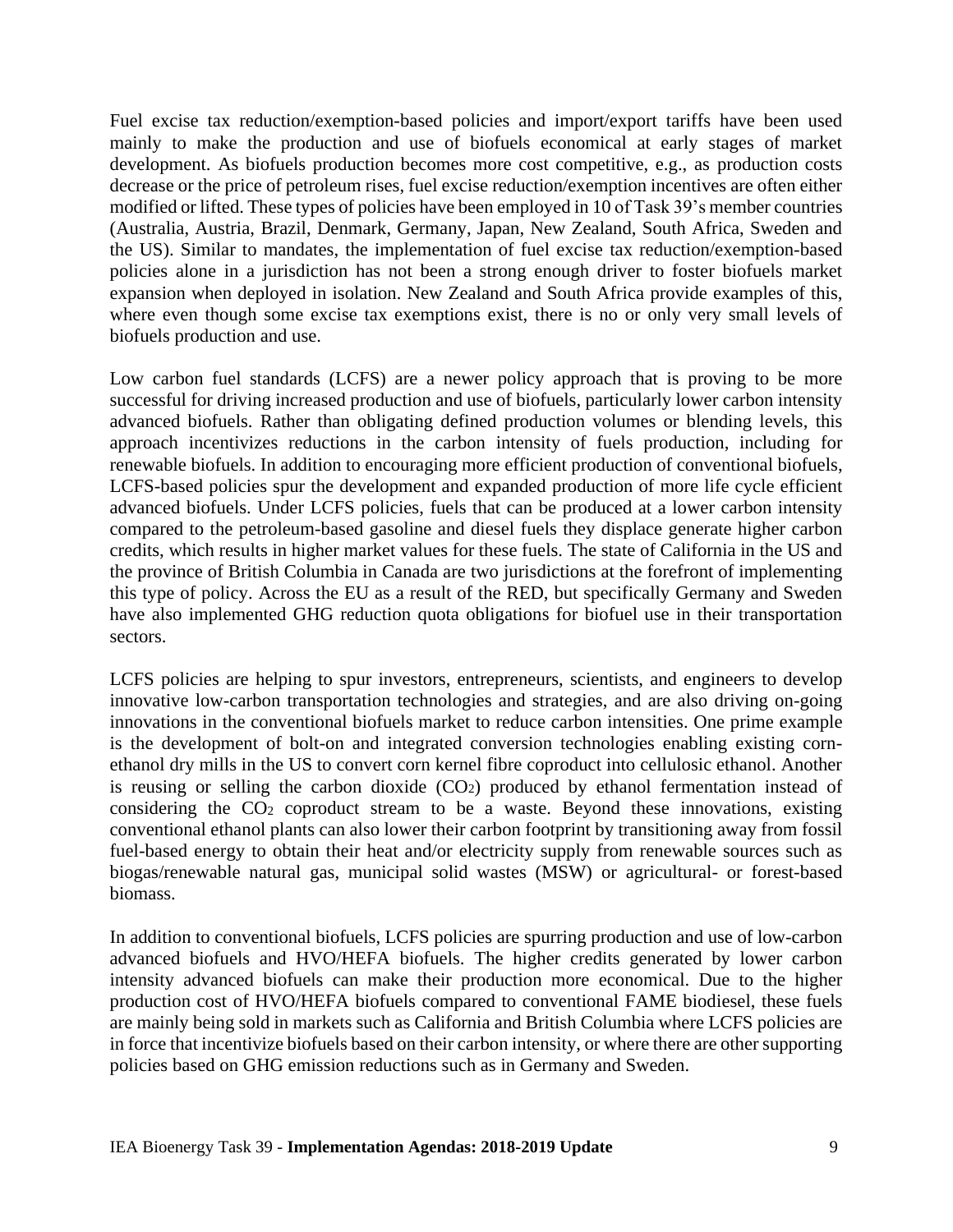A hybrid of successful policy mechanisms that have been stimulating increased production and use of biofuels within EU member states are the EU's Energy Directive (RED, 2009/28/EC) and Fuel Quality Directive (2009/30/EC). These directives are binding on all EU member states and need to be implemented into member states' respective national laws.RED requires countries achieve at least a 10% share of renewable energy in transport fuels in 2020 and simultaneously specifies that only sustainable biofuels count towards this 10% target. The principle sustainability criterion for biofuels under the RED are minimum GHG emission reduction thresholds compared to regular fossil gasoline and road diesel; and these GHG reductions become progressively stricter in the leadup to 2020. Other sustainability criteria – defining the eligibility of biofuels to count towards the mandatory target – include the origin of feedstocks, namely the environmental, biodiversity and soil characteristics they stem from. In parallel, the FQD requires EU countries achieve at least a 6% carbon intensity reduction over their lifecycle of all fuels traded in the Union, including fossil fuels.

In 2018, the EU further revised their renewable energy directive, now referred to as REDII, to also include solid biomass sustainability criteria and stricter biofuel sustainability criteria than before, as well as quotas for the use of advanced biofuels made from certain feedstocks. The revised agreement states that at least 14% of transportation fuel must come from renewable sources by 2030. Conventional or first-generation, crop-based biofuels are capped at 2020 levels plus an extra 1% but cannot exceed 7% of final consumption of road and rail transport. In addition, the share of advanced biofuels and biogas must be at least 1% in 2025 and at least 3.5% in 2030. Food crops, such as palm oil, that can result in high indirect land use change (ILUC) (when not cultivated in a sustainable manner) are to be phased out unless third-party certified as low-ILUC biofuels.

Market-pull instruments including biofuels blending mandates and fuel/CO<sub>2</sub> excise reduction/exemptions are broadly effective to support technologies that are relatively mature, as they create a demand for biofuels that is typically met with commercial conversion technologies such as conventional ethanol or biodiesel. However, such instruments can be limited in their capacity to pull early-stage technologies into the market, since these biofuels are often not yet commercially viable, or are typically more expensive to be produced commercially, thus struggling to compete against fossil fuels and conventional biofuels. In contrast, regulatory frameworks such as California's LCFS, the EU's REDII, Brazil's RenovaBio and Canada's Clean Fuel Standard (CFS) are examples of policies that aim to pull advanced biofuels into the market by providing fuel agnostic financial incentives to produce biofuels products at the lowest carbon intensities.

Despite the dominance of market-pull instruments (i.e., biofuels blending mandates, fuel/CO<sub>2</sub> excise tax reductions/exemptions and LCFS), significant resources also have been dedicated to supporting technology research, development and demonstration (RD&D), in particular through grant instruments dedicated to advanced biofuels. Such measures are technology-push instruments which are typically effective to drive early stage technology development (such as advanced biofuels) towards demonstration and commercialization. Technology-push instruments help reduce the cost of research and development to drive new ideas and reduce cost, taking early stage technologies through the valley of death that exists between initial development and demonstration.

Financial measures used to encourage expanded biofuels production and use take a number of forms, including: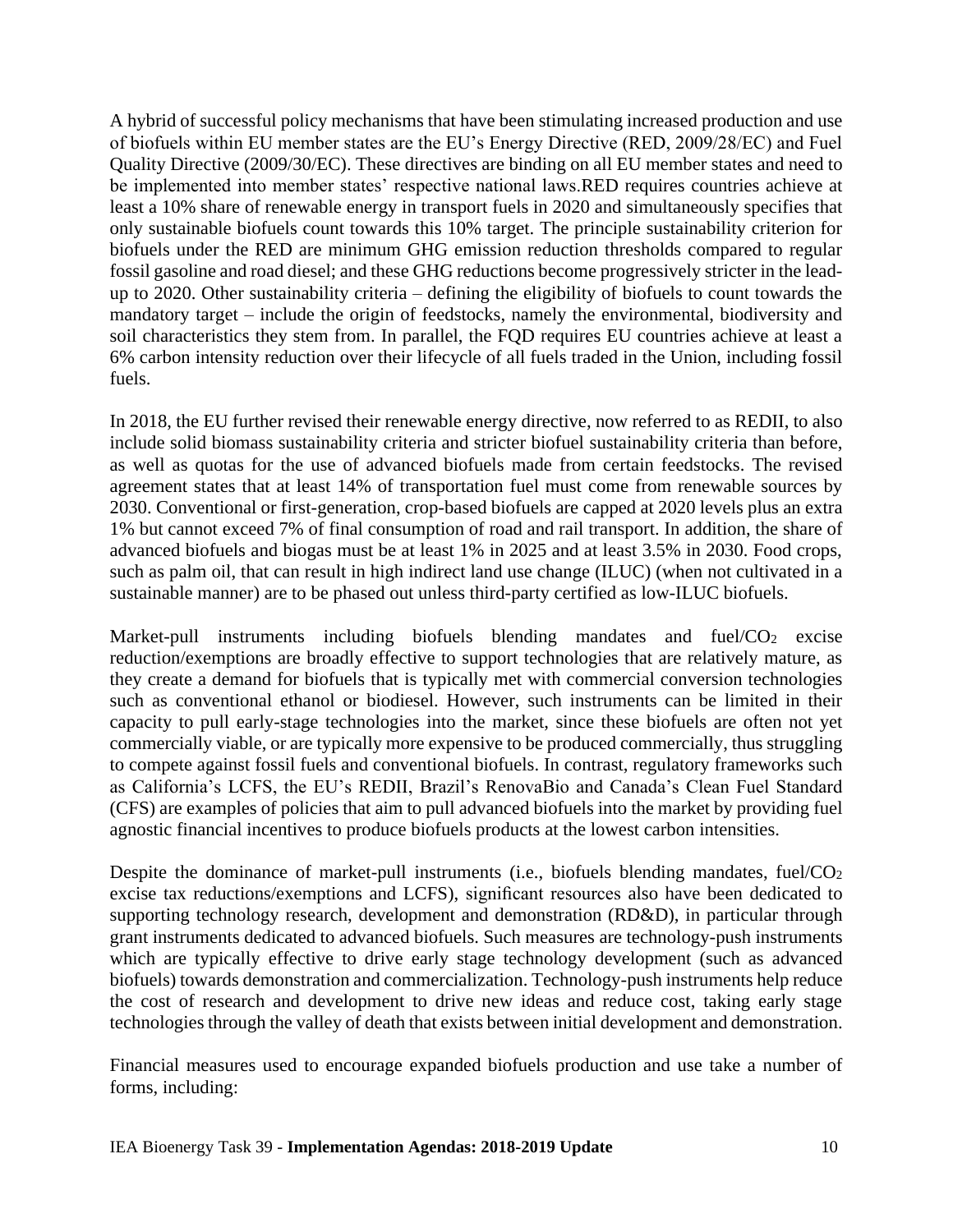- Grants for conversion technology development to increase technology readiness levels to derisk the technology and supply chain development. Various grants and financial programs are developed mainly to de-risk early market development and initial commercial projects for technologies with long-term market potential but high investment risk
- Loan guarantees to buy down the risk of financing larger first-of-a-kind commercial facilities
- Corporate tax breaks to newly built biofuels production facilities
- Guaranteed return on renewable energy assets
- Compensation for depreciation of acquired renewable energy assets
- Rebates and bonuses to car buyers for the purchase of certain vehicles such as flex-fuel vehicles (FFVs) and other rebates such as reduced license fees and tax credits. For example, Brazil has successfully introduced policies expanding their fleet of FFVs. This has facilitated the widespread deployment of higher-level biofuels blends (e.g., high blend of 27% ethanol in Brazil), and the use of unblended biofuels like hydrous ethanol in FFVs
- Funding available from municipalities and companies for buying alternative fuel vehicles

New engines that allow to harmonize biofuels and electric power trains (biofuel hybrid vehicles), with gains in efficiency and environmental performance are already in commercial stages that may influence how fast biofuels can accomplish, competitively, targets of GHG emissions mitigation considered in transport and energy policies for several countries.

Despite all these financial measures, progress on production of advanced biofuels has been hampered by the slow rate of commercialisation and the fact that advanced biofuels, at this stage of development and in the current market and policy environment, are not cost-competitive with conventional starch or sugar-based biofuels. Due to the immaturity of advanced biofuels feedstock supply chains in terms of feedstock production and supply logistics, feedstock sustainability, and also conversion technology efficiency, the vast majority of existing pilot, demonstration and precommercial advanced biofuels projects in Task 39 member countries as well as in China and India are supported by various types of financial incentives provided by federal, state and municipal government agencies.

#### **Compare and contrast transport biofuels policies**

Table 2 summarises strengths and limitations of existing biofuels policies.

More biofuel policies are beginning to introduce sustainability criteria for conventional biofuels. Since 2009, the EU's RED stipulates minimum reductions in GHG emissions compared with fossil fuels and prohibit growing biofuels feedstocks in areas converted from land with previously high carbon stocks (e.g., wetlands or forests) or producing them from raw materials obtained from land with high biodiversity (e.g., primary forests or grasslands) - up to 2020 biofuels must save at least 50% or 60% depending on when the biofuel facility came into operation, increasing to at least 65% post-2020. Only biofuels that comply with all sustainability criteria can contribute to national renewable energy targets and are eligible to receive support. Canada has released a set of guiding principles for sustainable biofuels, and the state of California has established an LCFS policy framework requiring a reduction in life-cycle carbon intensity for transport fuels. In some cases, sustainability concerns can lead to revisions in supporting policies, such as the new package of clean energy and emissions reduction goals passed by the European Commission under RED II,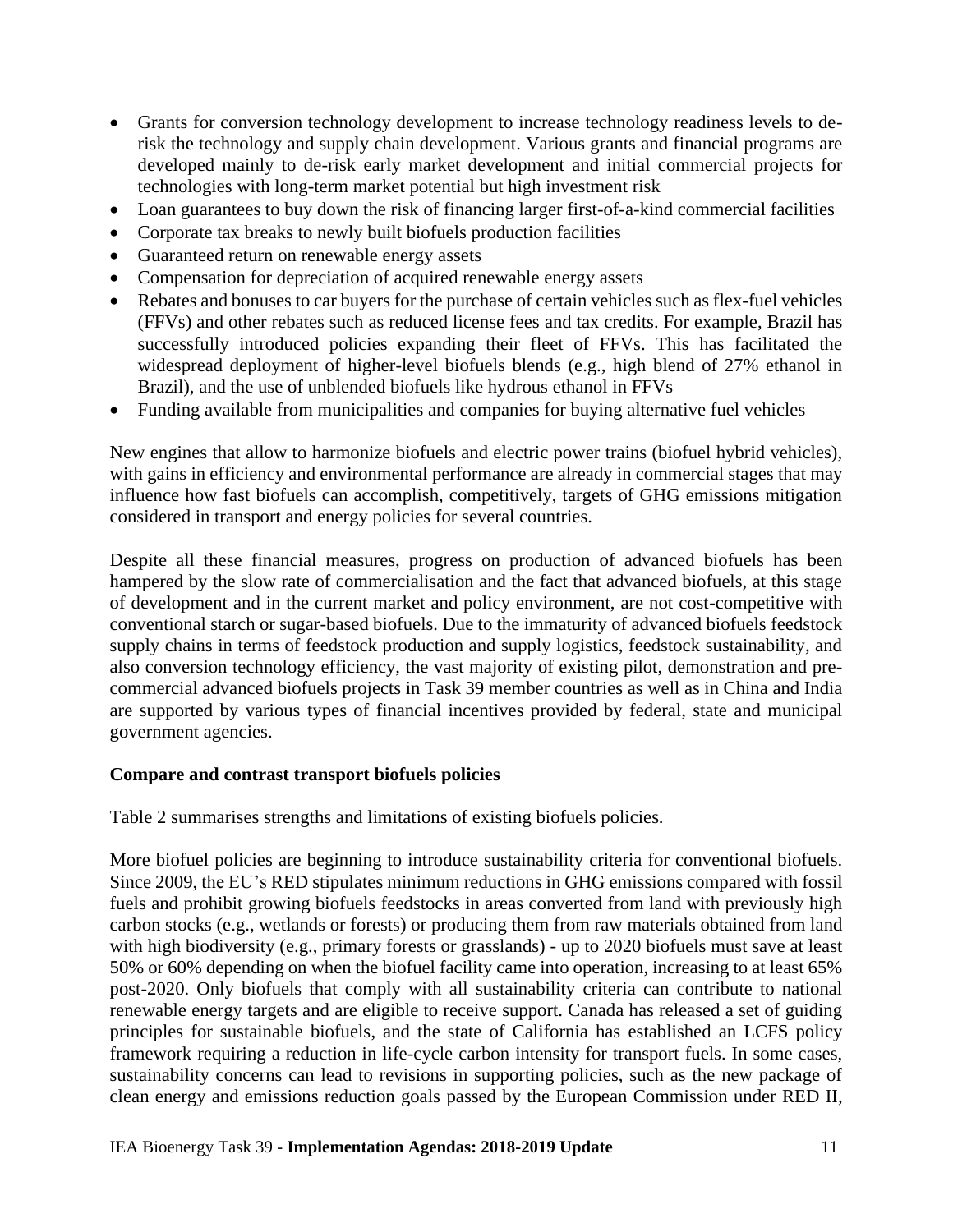which include a scaling down of conventional biofuels and an increasing role for advanced biofuels and other low-carbon alternatives, such as renewable electricity, for powering transport. In Brazil, the forthcoming adoption of the Renovabio program, introducing a LCFS (low-carbon fuel standard) in vehicular fuels, has reinforced sustainability in biofuels production.

#### **Biofuels policies for aviation and marine sectors**

Policies to promote renewable energy in the transport sector continue to focus primarily on road transport, especially at the national level. Other important sub-sectors of transport such as rail, aviation and shipping have until recently drawn comparably less policy attention despite also being large energy consumers and GHG emitters. Transport policies and industry efforts are increasingly focusing on deploying biofuels for all long-haul transport sectors (i.e., road, rail, aviation and shipping), where electrification is much more challenging. The aviation industry recognises the need to address climate change by decarbonizing and has adopted a number of targets, including a 50% reduction in net aviation CO<sup>2</sup> emissions by 2050 (compared to 2005 levels). Few direct support policies now target the use of renewable fuels in the aviation sector. Indonesia introduced a 2% renewable jet fuel mandate in 2017, which is set to increase to 5% by 2025. EU's new REDII allows aviation biofuels as an opt-in to count more highly (using a multiplier of 1.2) in the contributions towards the region's renewable transport target. In 2018, in addition to new policy developments, the Netherlands, Norway, UK and US re-committed to promoting alternative jet fuel production. As of year-end 2017, five renewable jet fuels, plus 5% co-processing of bio-crude, were certified for blending with fossil-based jet fuels (at levels ranging from 10% to 50%).

Shipping is another long-distance transport sector that is under increasing pressure to reduce its carbon and sulfur emissions. It now mainly uses heavy fossil-based fuels that contain sulphur and heavy metals. Along with aviation, shipping is one of the hardest transport sectors to decarbonise. Apart from technological challenges, the deployment of renewables in shipping faces numerous barriers, such as the large price gap between renewable and conventional fuels and very limited regulations, particularly regarding the GHG emissions attributes of maritime fuels. International shipping is regulated by the International Maritime Organisation (IMO). Since the Paris agreement (which did not include international shipping), the IMO has developed reduction strategies for GHG emissions and other air pollutants. In 2016, the IMO agreed to a 0.5% cap on sulphur in its fuels by 2020. In 2018, the IMO reached an agreement on an "initial strategy" to reduce CO<sub>2</sub> emissions from shipping. The initial Strategy identifies measures that could indirectly support the GHG reduction efforts. One of these measures concerns the use of zero-carbon or fossil-free fuels for the shipping sector and the development of robust lifecycle GHG / carbon intensity guidelines for alternative fuels.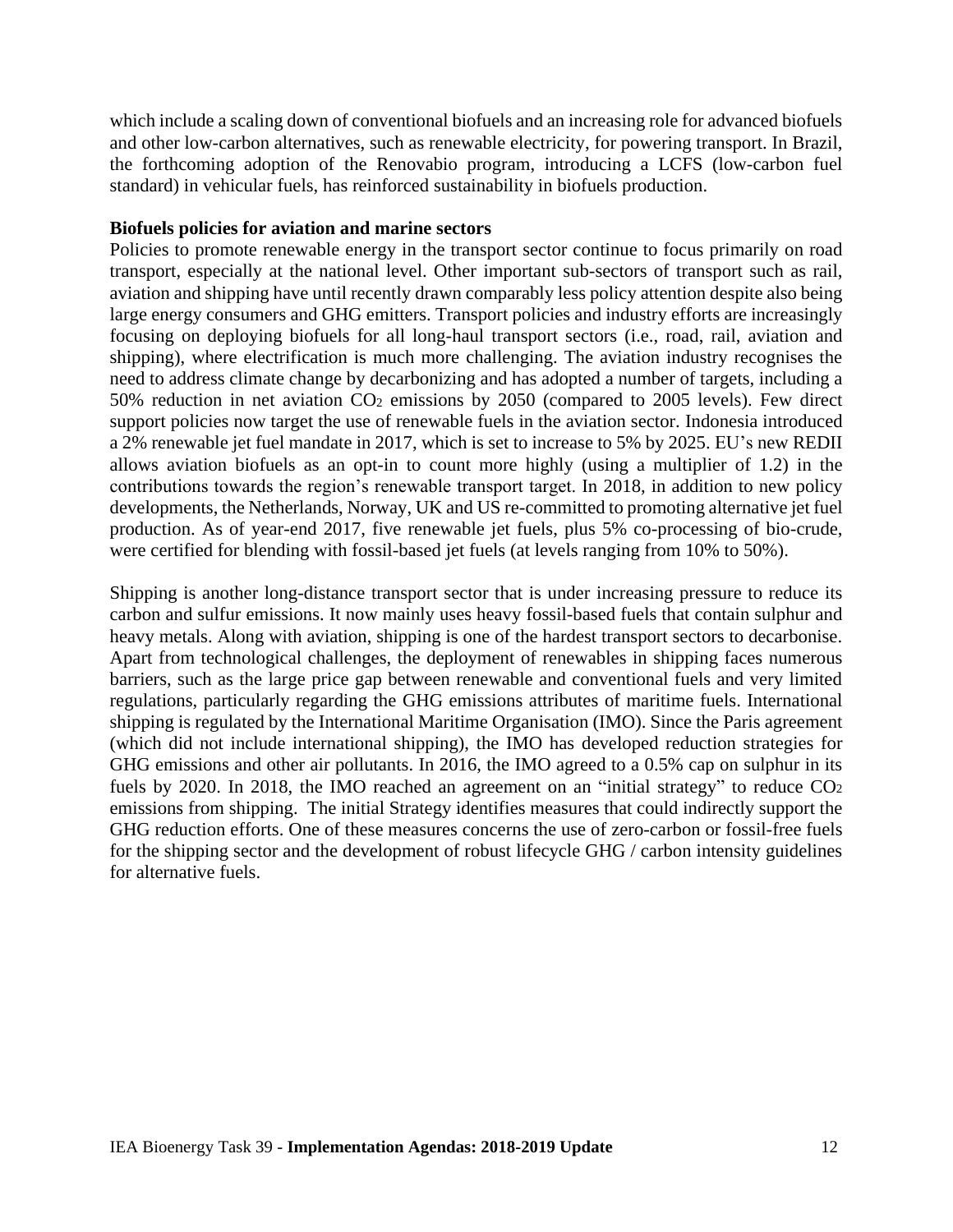| <b>Policy instrument</b>          | <b>Strengths</b>                                                                                             | <b>Limitations</b>                                                                               |
|-----------------------------------|--------------------------------------------------------------------------------------------------------------|--------------------------------------------------------------------------------------------------|
| Biofuel blending mandates         | - Effective for developing a biofuel market at early                                                         | - Need to balance costs of infrastructure while                                                  |
|                                   | stages                                                                                                       | demand is low in early stages                                                                    |
|                                   | - Effective in establishing biofuels markets and in                                                          | - Need suitable governance to ensure compliance                                                  |
|                                   | shielding biofuels from low oil prices                                                                       | - Not necessarily so useful in expanding                                                         |
|                                   | - Greater certainty of increased development<br>- broadly effective to support technologies that are         | /maintaining markets<br>- Not necessarily successful for meeting GHG                             |
|                                   | relatively mature, as they create a demand for                                                               | reduction targets                                                                                |
|                                   | biofuels, which is typically met with commercial                                                             | - Limited in their capacity to pull early-stage                                                  |
|                                   | conversion technologies such as conventional                                                                 | technologies into the market, since these are                                                    |
|                                   | ethanol or biodiesel                                                                                         | often not commercially viable, or are typically                                                  |
|                                   |                                                                                                              | more expensive to be produced commercially -                                                     |
|                                   |                                                                                                              | struggling to compete against first generation                                                   |
|                                   |                                                                                                              | biofuels                                                                                         |
| Excise duty reductions/exemptions | - Increases the competitiveness of biofuels with fossil                                                      | - As fuel excise rates vary, this may not be a                                                   |
|                                   | fuels, especially at early stages of development, if                                                         | strong enough driver to foster the biofuels                                                      |
|                                   | fossil vs renewable fuels are taxed differently                                                              | market as an stand-alone policy                                                                  |
|                                   | - Can be also considered for the production of biomass<br>such as dedicated biomass crops (e.g. switchgrass, | - Limited in their capacity to pull early-stage<br>technologies into the market, since these are |
|                                   | carinata, willow) in order to ensure sufficient                                                              | often not commercially viable, or are typically                                                  |
|                                   | feedstocks for production of conventional and                                                                | more expensive to be produced commercially -                                                     |
|                                   | advanced biofuels and ultimately achievement of                                                              | struggling to compete against first generation                                                   |
|                                   | mandates for use                                                                                             | biofuels                                                                                         |
|                                   | - Broadly effective to support technologies that are                                                         |                                                                                                  |
|                                   | relatively mature, as they create a demand for                                                               |                                                                                                  |
|                                   | biofuels, which is typically met with commercial                                                             |                                                                                                  |
|                                   | conversion technologies such as conventional<br>ethanol or biodiesel                                         |                                                                                                  |
| Low carbon fuel standards (LCFS)  | - Technology neutral                                                                                         | - Unlikely to simulate demand for higher cost,                                                   |
|                                   | - Favours technologies able to offer the most                                                                | less-developed technologies with long-term                                                       |
|                                   | significant decarbonisation relative to cost                                                                 | potential                                                                                        |
|                                   | - Spurs the development and production of more life                                                          | - Determining life cycle emissions is complex                                                    |
|                                   | cycle efficient advanced biofuels                                                                            | and time consuming and requiring big data                                                        |
|                                   |                                                                                                              | collection                                                                                       |

Table 2. Strengths and limitations of existing biofuels policies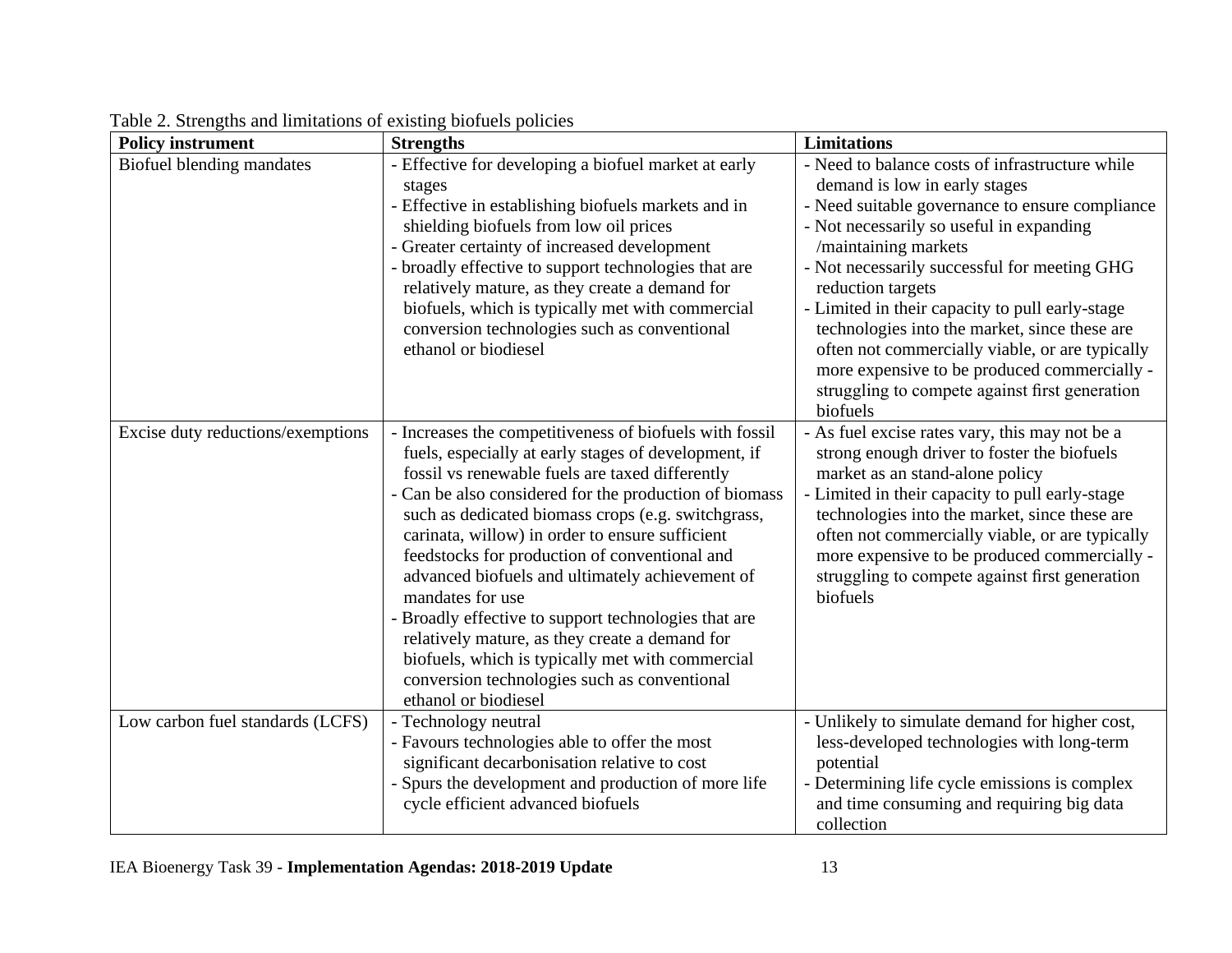| <b>Policy instrument</b>                                                                                                                                | <b>Strengths</b>                                                                                                                                                                                                                                                                                                                                      | <b>Limitations</b>                                                                                                                                                                                                                                                                                                                                      |
|---------------------------------------------------------------------------------------------------------------------------------------------------------|-------------------------------------------------------------------------------------------------------------------------------------------------------------------------------------------------------------------------------------------------------------------------------------------------------------------------------------------------------|---------------------------------------------------------------------------------------------------------------------------------------------------------------------------------------------------------------------------------------------------------------------------------------------------------------------------------------------------------|
| Low carbon fuel standards (LCFS)                                                                                                                        | - Encourages conventional biofuel producers to lower<br>their carbon footprint by transitioning away from<br>fossil fuel-based energy and making better use of<br>their by-products such as CO <sub>2</sub>                                                                                                                                           | - Results of life cycle analysis depend on system<br>boundaries, allocation methods and other<br>assumptions and are subject to debate<br>- Need suitable governance to ensure compliance<br>- Need suitable verification process to measure<br>the carbon intensity of biofuels produced from<br>different feedstock-conversion technology<br>pathways |
| Research and development,<br>demonstration funding and<br>financial de-risking measures,<br>mainly for advanced biofuels and<br>power-to-X technologies | - Necessary to support early market technology<br>development and initial commercial projects with<br>longer-term market potential but high investment risk<br>- Successful in de-risking technology and catalysing<br>private investment for subsequent stages, somewhat<br>sparing public budgets as technologies advance into<br>commercial stages | - Financial risks associated with potential project<br>failures                                                                                                                                                                                                                                                                                         |
| Sustainability policy                                                                                                                                   | - Propel the production and use of advanced biofuels<br>using non-food crop feedstocks such as municipal<br>solid waste (MSW), used cooking oil, and<br>agricultural and forest residues                                                                                                                                                              | - Could constrain further production of<br>conventional biofuels from food crops, even<br>for cases where there is little potential for<br>detrimental indirect land use changes<br>- Could make waste production profitable, which<br>is not in line with overall waste reduction<br>initiatives and polices                                           |

Table 2. Strengths and limitations of existing biofuels policies (continued)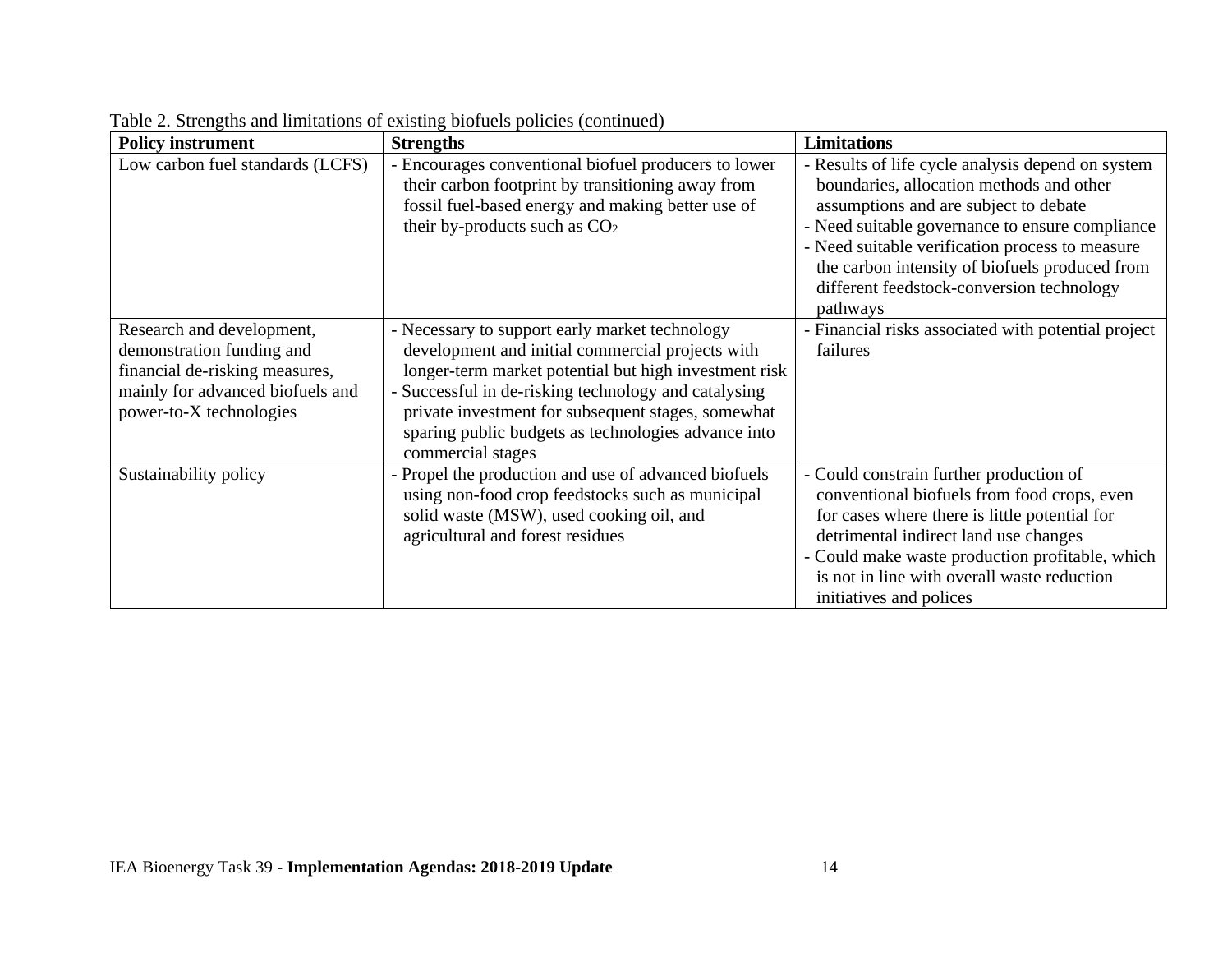#### **Challenges for the further growth of transport biofuels industry**

Despite many active R&D projects and continuing advances being made in conventional and advanced biofuels technologies – and a large potential to further increase biofuels production and use globally – the biofuels industry faces significant challenges. Petroleum prices remain modest and future policies to promote renewable fuels and improve vehicle fuel efficiency standards remain highly uncertain. On-going high uncertainty about future policy and funding programs to support conventional and advanced biofuels continues to be a major obstacle to accelerating biofuels development, especially in some major biofuels producing jurisdictions like the US. Worldwide, the food versus fuel debate has driven increased development focus towards advanced biofuels over the last 7-8 years, with countries putting in place specific targets for advanced biofuels and caps on conventional biofuels. However, commercialization of these advanced biofuels technologies has been much slower than earlier forecast, with only limited volumes being produced so far, with the result that most targets for expansion of advanced biofuels production and use have not been met. Extensive research and development into production of advanced fuels is on-going, however, with the research focus increasingly shifting towards drop-in biofuels for heavy-duty transport as well as enabling a faster route to large scale lower carbon biofuel production by coprocessing of bio- and fossil-based feedstocks at oil refineries.

#### **Conclusions**

Policies have proven to be a key component in the development, deployment and use of biofuels such as bioethanol, biodiesel and "drop-in" biofuels. The IEA Bioenergy's Task 39 is fortunate to have several "biofuel countries" as members, representing a diverse range of biofuels producers and consumers. One of the Task's activities has been to collect information on existing/emerging biofuels policies and production and use levels over the period 2006-2017. In all cases, biofuels policies have played an important role in developing regional and national biofuels markets. Most policies have primarily promoted the production and use of road transport biofuels with the rail, aviation and shipping sectors drawing less policy attention despite being significant fuel consumers, carbon emitters and potentially large markets for biofuels. A mixture of market-pull and technology-push policy instruments has been most successful at encouraging biofuel production and use. While many of the original policies were developed to promote energy security, more recent policies, such as the California and British Columbia low carbon fuels standards (LCFS), have GHG reduction as a primary goal. Although various jurisdictions have combined policies in different ways, blending mandates continue to be one of the most successful mechanisms used to increase biofuel markets.